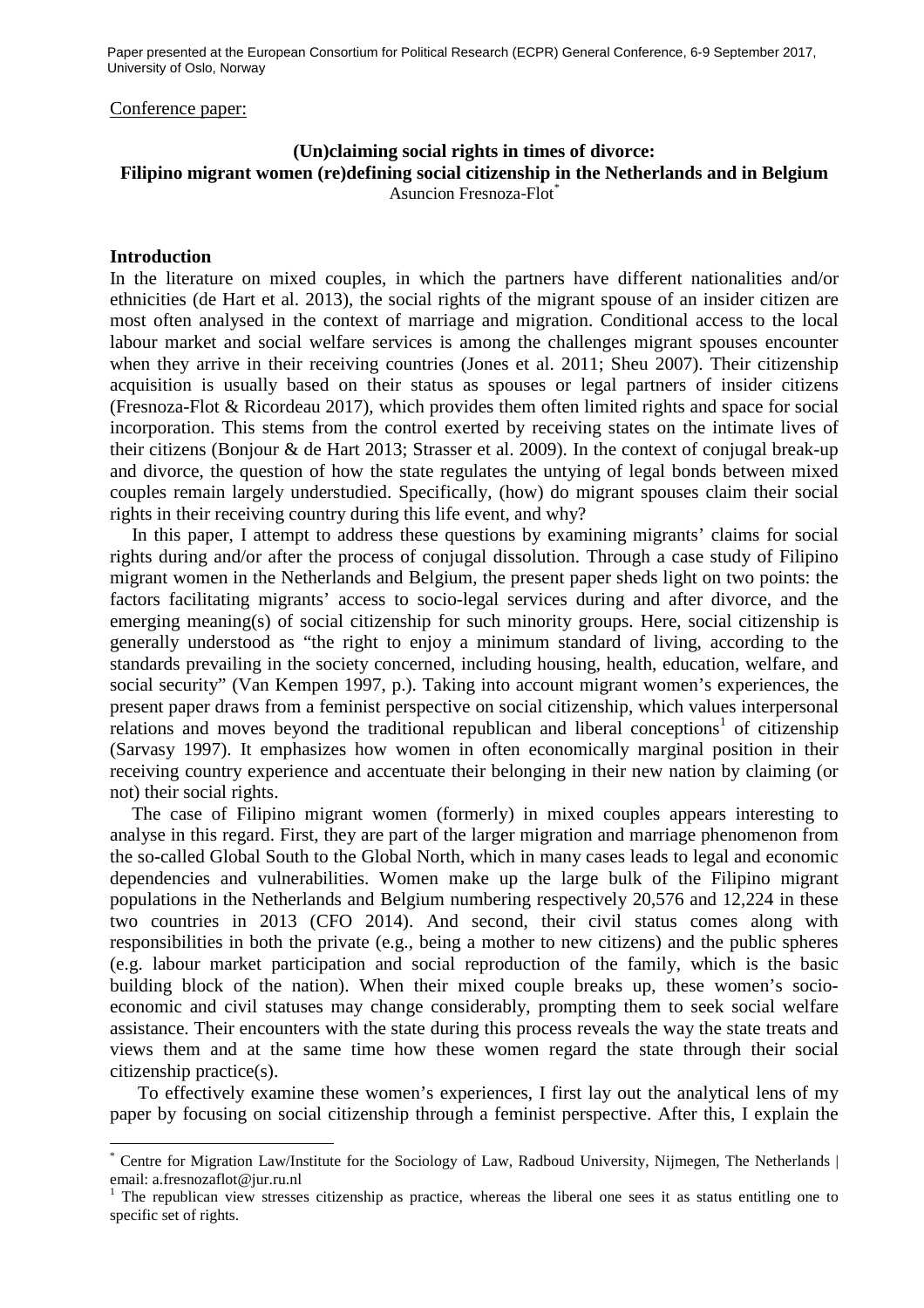legal and social services available to separating or separated couples in the Netherlands and in Belgium in order to contextualise the case of migrant Filipinas. I then describe the data gathering methods I adopted for the present study as well as present my sample. The core of the paper delves on Filipino women's access to legal and social services in their receiving countries, unveiling their strategies and their logics of action.

## **Women and social citizenship**

One of the important contributions of T. Marshall (1950, 2006) is his addition of social rights to the already existing components of citizenship, that is, civil and political rights. According to him, social rights range from "the right to a modicum of economic welfare and security to the right to share to the full in the social heritage and to live the life of a civilized being according to the standards prevailing in the society" (p. 30). This definition has received feminist criticisms as overlooking the "the realities of a pluralist society" in which "significant minorities do not share in the 'national heritage' of the country in which they live" (Lister 2003, p. 50). Marshall's views on citizenship have also been vested as gender blind, notably neglecting women's role in nation building.

Feminist scholarships on citizenship adopt an inclusive approach and put women in the forefront or alongside men. For instance, emphasising the civic republican idea of citizenship as a practice, Bussemaker and Voet (1998) call for the extension of rights to women by accentuating their reproductive role as mothers raising future citizens of the nation. Such a maternalist view reinforces the private and public divide in which women are seen as carer citizens and men as worker citizens. The impossibility to negotiate such divide leads to what Pateman (1989) calls "Wollstonecraft's dilemma", which stresses the opposing qualities and roles of men and women as well as the different routes to citizenship they entail (see also Lister 2003). In the context of migration, however, the maternalist view of citizenship is used by some migrant women in mixed families to advance their claim for political as well as social rights in their receiving society (Chin 2017).

Another discourse on citizenship is based on women's participation in the labour market, which directly links them to the national pension and social security schemes of their receiving country. As Lister (2003) argues, paid employment acts as a "key to citizenship", "an important locus of social participation", and "a source of self-esteem, which (…) is important for the fulfilment of women's potential as citizens" (p. 138). Through their access to paid work, migrant women and their non-migrant counterparts become financially autonomous individuals and escape economic dependence on their partners. In times of marital break-up, these women's motherhood and paid work experience allow them to enjoy certain social rights such as childcare support and unemployment benefits. This suggests that their access to social rights is contingent on their family situation and status as well as on their economic condition.

Nevertheless, the expression of social citizenship is neither restricted on paid employment nor solely defined by one's family role. The act of accessing social welfare services is itself an expression of social citizenship, through which individuals engage with the state (Nelson 1984). Hence, examining women's access to state-funded or sponsored socio-legal services can illuminate on the one hand their agency and on the other hand the meaning(s) of social citizenship they intend to embrace. The present paper is constructed in such way, by advancing a feminist view of citizenship with a focus on micro-level practices and interpersonal aspects of belonging.

## **Socio-legal services for separating/separated couples: the Dutch and Belgian contexts**

Both the Dutch and the Belgian states ensure the general welfare of their respective subjects through legal instruments such as the Dutch law on social support (*Wet maatschappelijke ondersteuning*) and the Flemish Decree on General Welfare (*Decreet betreffende het algemeen welzijnswerk*). The former instrument provides people "with information, advice and general support" contributing in "enhancing self-reliance and participation" as well as in obtaining "an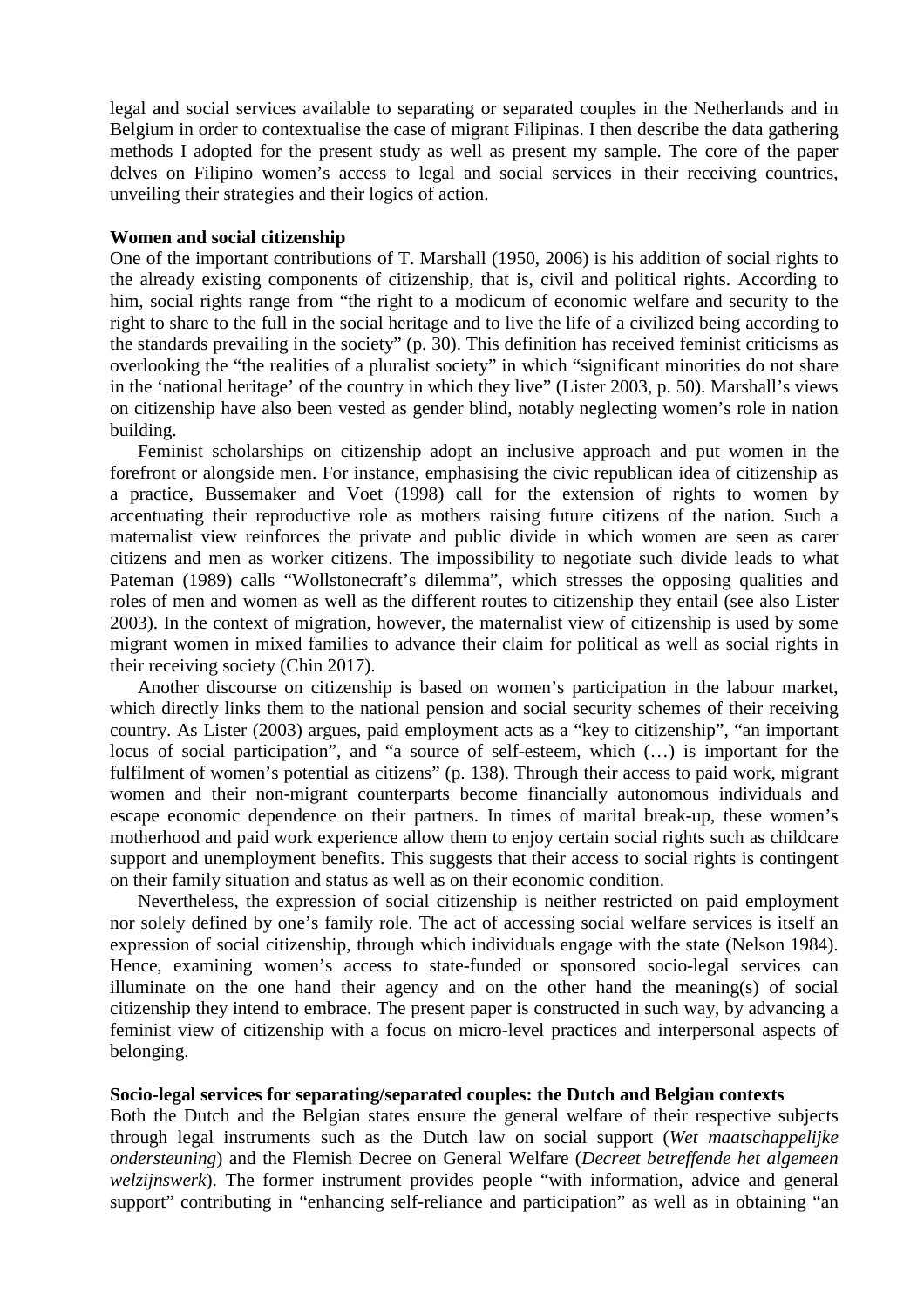integrated possible social support services, preventive care, care, youth care, education, welfare, living, work and income" (see article 1.1.1.). The latter instrument, on the other hand, has the mission of helping the users of general welfare services "to develop themselves personally and socially" and "to exercise their individual and social rights so that they can lead a human life" with dignity (see article 3). The principle of social support and that of general welfare fashion the legal and social assistance available for couples in the process of separation or those in postdivorce lives in the two countries mentioned.

## *Legal aid*

Legal assistance is generally organised along two lines or levels: primary legal aid, comprising free-of-charge "information, initial advice and practical services", and secondary legal aid based on income and composed of "more complicated advice, representation and assistance" (Hubeau & Terlouw 2014, p. 10). These levels of legal support are available both in the Netherlands and in Belgium, and the legal aid systems of these countries have been described as "pure *judicare*", that is, "open to all lawyers who wishes to participate in the provision of legal aid" (ibid., p. 11) and are then compensated by the government for their services. Hence, couples in these countries who need free or partially subsidised legal aid during and/or after their marital breakdown are not alone to tackle their family-related problems.

In the Netherlands, first line or preliminary legal aid is provided in two ways: by an online platform called Roadmap to Justice (*Rechtwijzer*) and by Legal Services Counters or LSCs (*Juridische Loketten*). The former allows conflicting parties to solve their problems by themselves, "initially in the area of divorce" through dialogue or "trialogue" involving "neutral third party" (see Raad voor Rechtsbijstand/Legal Aid Board 2015, p. 8). The resulting agreements "can be finalized in a divorce settlement" with the help of a reviewer (ibid.). Another online tool for couples in the process of separating in the Netherlands is called the "divorce and parenting plan" or *echtscheidings- en ouderschapsplan*: it "lists all of the issues in the process of divorce or separation, and supports communication between ex-partners about these issues" (Van Aeken 2014, p. 313). LSCs, on the other hand, provide their users not only with information and advice, but also offer them direct access to subsidized lawyers and mediators as well as referrals to support organisations, private lawyers/mediators and other professionals (ibid.). The Legal Aid Board or LAB (*Raad voor Rechtsbijstand<sup>2</sup>* ) transformed the offices of legal aid (*Bureaus Rechtshulp*) into these counters (Combrink-Kuiters et al. 2009) in 2005, and created 30 branches all over the country between 2003 and 2006 (Schoenaerts et al. 2014). In terms of secondary legal aid, conflicting parties with limited income have the possibility to obtain legal assistance from private lawyers and mediators. On behalf of their clients, lawyers or mediators can apply for legal aid after the LAB and if successful, receive a certificate allowing them to handle the case (Raad voor Rechtsbijstand/Legal Aid Board 2015). Aside from these possibilities, conflicting parties can also seek legal assistance from trade unions and consumer organisations (ibid.).

In Belgium, the legal aid system appears more complicated than that in the Netherlands given the country's federal system of government. Unlike in the Netherlands where there is only one bar association, Belgium has two: the *Orde van Vlaamse Balies* for lawyers in Flanders and the *Ordre des barreaux francophones et germanophone/Kammer der französischsprachigen und deutschsprachigen Rechtsanwaltschaften* for those in the French- and German-speaking communities (European e-Justice 2016). The former groups 14 local bar associations in the Dutch-speaking community of the country, whereas the latter encompasses 13 French-speaking and one German-speaking bar associations (ibid.). Preliminary legal aid in the country is provided by Legal Aid Committees (*Commissions d'Aide Juridique/Commissies voor Juridische* 

<sup>&</sup>lt;sup>2</sup> This independent body under the Ministry of Security & Justice takes care of the "administration, supervision and expenditure" of the legal aid system and sees its "actual implementation" (Raad voor Rechtsbijstand/Legal Aid Board 2015, p. 2).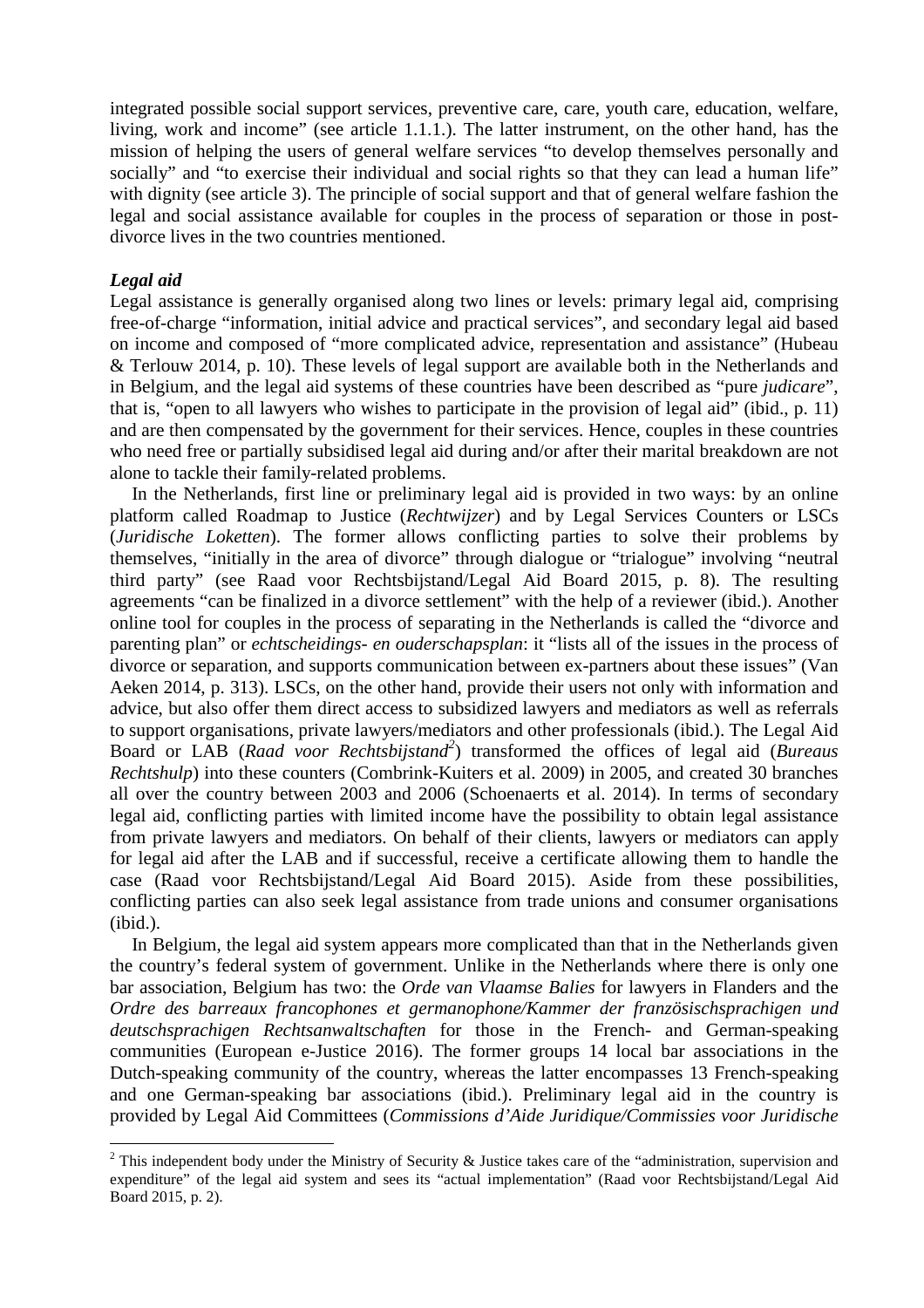*Bijstand*) in every judicial district, which "operate under the auspices of the Bar" (ter Voert 2014, p. 27). The committees are composed of "lawyers" (previously called "pro deo" lawyers), "representatives from legal aid organisations (socio-legal services)", and "Public Social Welfare Centre(s)" (see Combrink et al. 2014), namely the *Openbaar Centrum Maatshappelij Welzijn* (OCMW), *Centre public d'action sociale* (CPAS) and *Öffentliches Sozialhilfezentrum* (ÖSHZ). These committees offer legal information, provide consultations, and make recommendations to the Minister of Justice. In terms of secondary legal aid, each local bar association in Belgium manages legal aid bureaus (*Bureaux d'Aide Juridique/Bureaus voor Juridische Bijstand*) assisting people who meet financial (i.e. limited income) or social (e.g. detained, minor…) conditions. Aside from legal aid, people in the country can also apply for court costs assistance, which "means that fees incurred during the proceeding will not be charged, or will be charged only in part" (European e-justice 2016).

Comparing the Dutch and Belgian legal aid systems, we can find slight differences in the way legal assistance is delivered. For instance, unlike the Netherlands, Belgium appears to have less developed online platform/tools for separating/separated couples. The maximum income to be eligible for legal aid is lower in Belgium than in the Netherlands, and it is possible to obtain aid in Belgium based on social criteria, regardless of one's income (Combrink et al. 2014) .The Belgian legal aid system, being mainly influenced by lawyers; has been described as "less generous" compared to that in the Netherlands, which is "more government-directed" (Terlouw & Hubeau 2014, p. 333), and receives more financial support from the state (Schoenaerts et al. 2014). Hence, the legal aid system in the Belgian context is less centralised and more financially constrained given its increasing number of legal aid cases in recent years than that in the Netherlands. This may probably affect the way people in these countries decide to access or not legal aid during their divorce or separation process.

#### *Social welfare services*

In many cases, separating or separated couples do not only need legal assistance but also social aid. This happens when the parties involved have children, have limited income, or experience other difficult separation issues. In the Netherlands and Belgium, a variety of social welfare services are available for these individuals, specifically in terms of housing, childcare support, and unemployment assistance.

Compared to Belgium in which the social housing sector represents only five per cent of the total housing market of the country, the Netherlands has a strong and large public housing sector as well as a long-established "support in housing issues" (Gibens & Hubeau 2014). In spite of this, the country suffers from a shortage of affordable habitations, particularly for vulnerable groups (ibid.). The Dutch social housing system is a points system: the longer you stay in one locality, the more points you earn through time and the higher the chance you will get a social housing. The Housing Regulations (*Huisvestingsverordeningen*) is the text that "determines who is qualified for a property in socially rented sector" as well as "who gets priority" (p. 149). Aside from this, information and other practical forms of support about housing can be obtained through entities such as Dutch housing union, rent teams, and social counsellors. Likewise, in Belgium, people seeking information, advice and support in housing issues have choices among entities such as social housing companies, tenants unions, housing shops, and social renting offices. In both the Netherlands and Belgium, victims of domestic violence can find a refuge or a safe house: in the former through housing corporations that have the task of allocating "social housing to people in vulnerable position" (p. 150), and in the latter through public welfare centres (CPAS). In addition, people renting an apartment/house in the Netherlands but with limited income and capital (e.g. savings, shares, investments) can apply for rent benefits (*huurtoeslag*), equivalent to rent subsidies (*allocation loyers*) in Belgium, which covers part of the rent of a person registered in social housing list.

Aside from housing-related social services, couples with children aged below 18 in the Netherlands and Belgium can benefit from children allowance (*kinderbijslag*) or family benefits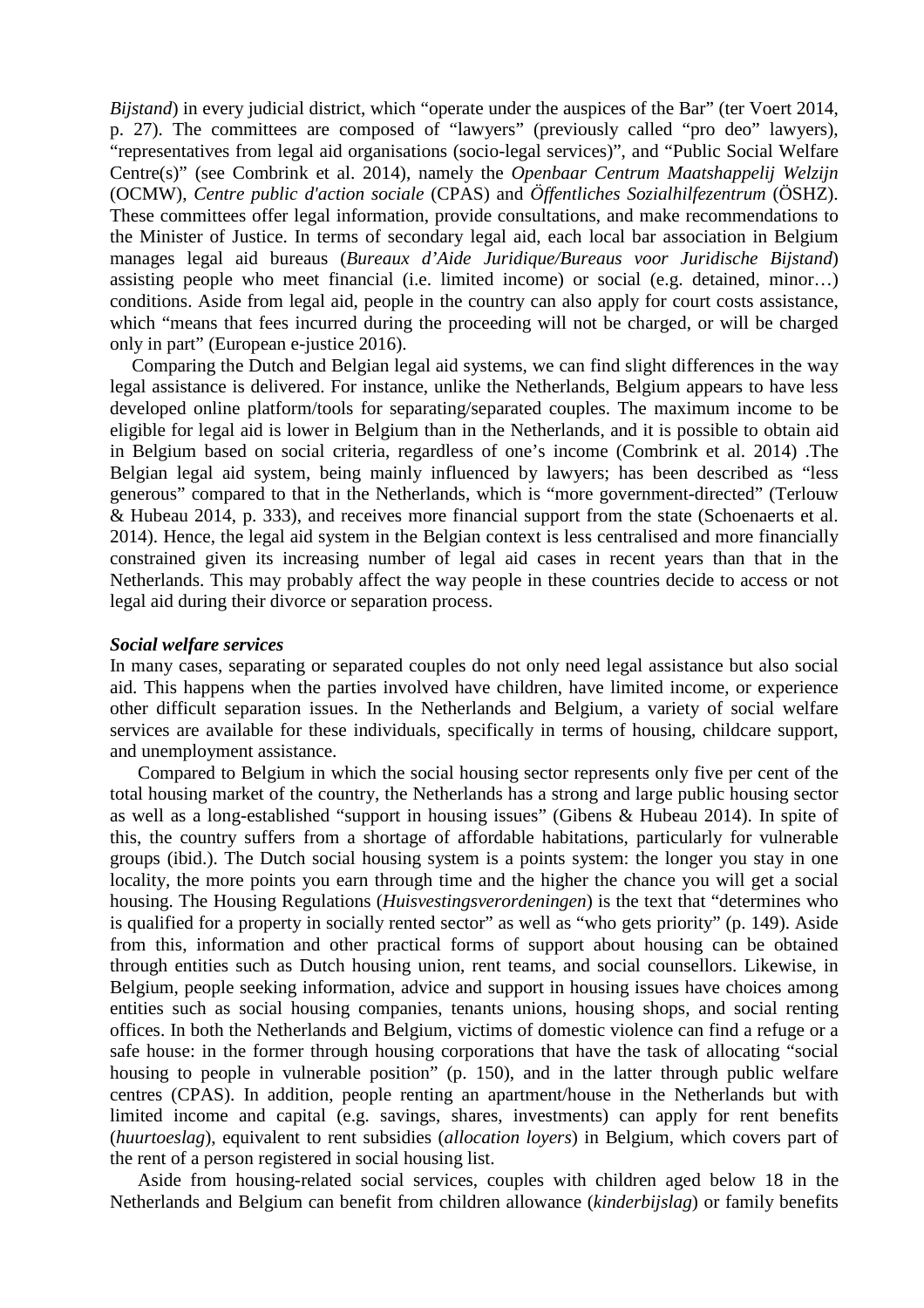(*allocations familiales*). The Social Insurance Bank (*Sociale Verzekeringsbank*, SVB) in the Netherlands and the Federal Agency for Family Allowances (FAMIFED<sup>3</sup>) in Belgium implement this benefit. The amount depends on factors such as the number of children, their age, and their place of residence (living with the parent or in another home). In addition to such state's support, there are supplementary child benefits available: child budget (*kindgebonden budget*) from the tax administration (*Belastingdienst*) in the Netherlands and monthly age supplements (*Suppléments d'âge*, *Leeftijdsbijslag or Alterszuschläge*) in Belgium. The former is given to families with limited income and savings, whereas the latter is accorded when a child reaches the age of 6, 12 and 18. A change in situation – from married to divorced, to single parenthood, or to co-parenthood – can affect basic and supplementary child benefits: for instance, single parents after conjugal dissolution in Belgium receive further support in addition to the basic child allowance<sup>4</sup>. In the Netherlands, separated partners co-parenting their child can receive each half of the child benefit, whereas only one of them (i.e. the one with lower income) can receive the child budget. When one ex-partner does not pay his/her child support and alimony, government agencies like the National Maintenance Collection Agency (*Landelijk Bureau Inning*  Onderhoudsbijdragen, LBIO<sup>5</sup>) in the Netherlands and the federal entity called Support Payments Service (Service des créances alimentaires, SECAL<sup>6</sup>) in Belgium recover the unpaid amount upon request of the other partner concerned. What is specific in the Netherlands is that "divorced spouses without paid employment can apply for social security. If they do, the local government will try to claim maintenance for the former spouse" (Sportel 2014, p. 185).

In terms of assistance to unemployed people, aside from unemployment allowance for those who worked prior to their economic inactivity, both the Netherlands and Belgium have government agencies helping job seekers to find employment. In the former, people can seek assistance from the Public Employment Service or the *Werkbedrijf* branch of the Employee Insurance Institute (*Uitvoeringsinstituut Werknemersverzekeringen*, UWV). For the latter, people have three choices: ACTIRIS in the Brussels region, FOREM in Wallonia, and ADG in the German-speaking region. These agencies also provide trainings to job seekers with slight differences. In the Netherlands, specific groups such as older workers and those with highest risk of long-term unemployment are specifically targeted (OECD 2017). In Belgium, notably in Flanders, however, trainings appear to fill up the strong demand in certain sectors of the economy and people who decide to take those trainings can maintain their unemployment benefits (ibid.).

Given the diverse social welfare services for people including separating/separated couples in the aforementioned countries, we can assume that migrant spouses would easily resort to those services to facilitate their life during and/after their divorce with their insider citizen partners. The case of migrant Filipinas in the following sections sheds light to this assumption.

## **Methods, fieldwork and the sample**

 $\overline{a}$ 

The data analysed in this paper originated from fieldwork conducted in the Netherlands and Belgium using observations and interviews between April 2016 and April 2017. I mainly draw from my 30 semi-structured interviews with Filipino migrant women who were divorced or on the process of divorcing their non-Filipino husbands.

To access the study's target population, I adopted a snowball approach and relied on the help of Non-Governmental Organizations (NGOs) and associations of Filipino migrants in the Netherlands and Belgium as well as their groups of friends. Given that the research focuses on a

<sup>&</sup>lt;sup>3</sup> For details, see its website at http://www.famifed.be/home

<sup>&</sup>lt;sup>4</sup> The amount is 47.81 euros for the first child, 29.64 euros for the second child, and 23.90 euros for the third one and other offspring (for details, see the website of FAMIFED or *Agence fédérale pour les Allocations familiales*: http://bruxelles.famifed.be/fr/familles/allocations-familiales-de-base-et-suppl%C3%A9ments/suppl%C3%A9mentsfamilles-monoparentales).

<sup>5</sup> For additional information, see its website at https://www.lbio.nl/

<sup>6</sup> See its website at http://www.secal.belgium.be/index.php?page&langue=fr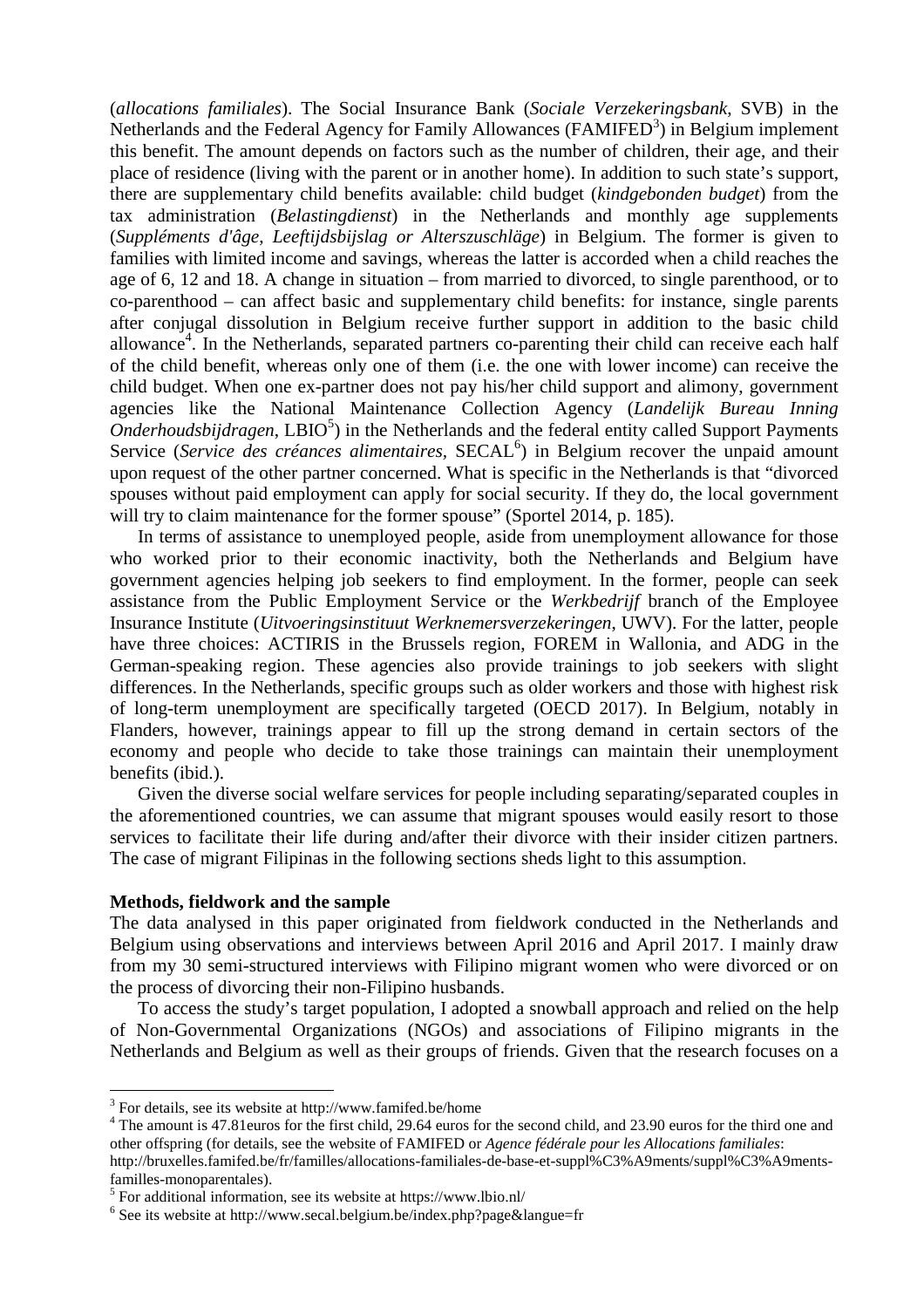sensitive, private dimension of the lives of the respondents, it was not easy to obtain their trust and agreement to be interviewed. This suggests that marital break-up is negatively regarded within the Filipino migrant populations in the countries of fieldwork. Such difficulty started to disappear when I started frequenting the meeting places of migrant Filipinas (e.g. church, ethnic restaurant and so on), by participating in some of their organised activities (e.g. celebration of birthdays, Philippine national holidays, parties…), and by obtaining the referrals of a few association leaders. Having myself an ethnically mixed conjugal union also helped me gain the trust of the respondents; some of them asked me during our first meeting whether I was also divorced like them or was planning to separate from my husband. In addition, study respondents in the Netherlands seemed less reluctant than those in Belgium to share their conjugal break-up stories with me, which may be due to the fact that I resided in Belgium. This gave them an assurance that their stories would be safe with me and would not be spread among Filipinos in their receiving country.

The women I interviewed were aged 50.2 years in average and had mostly tertiary-level education. Most of them had arrived in Europe in the 1990s and had been resided in the region for an average of 24 years. All the respondents except two possessed the nationality of their receiving country and six had double nationality (Filipino-Dutch/Filipino-Belgian). They had mostly met their former husbands in their respective receiving country or via intermediaries such pen pals, friends or family members. Except for two of them, the women interviewed were much younger than their former husbands: the maximum age difference was 25 years in the case of the respondents in Belgium and 20 years in the case of those in the Netherlands. At the time of the interviews, many respondents actively participated in the labour market, which was not always the case prior to their separation with their husbands. In particular, five Filipino women interviewed in the Netherlands had decided to become full-time housewives due to the following often overlapping factors: the presence of very young children, their husbands' high paying jobs and/or disagreement with their work. In terms of number of children, the respondents had two offspring in average, and five of them had children from previous relationship(s) prior to their marriage with their non-Filipino husbands. The marriage life of these women had lasted long, that is, 15.2 years in average. The causes of their marital break-up included conjugal infidelity, domestic violence, and money-related issues such as gambling. In the following sections, I unveil the way the Filipino migrant women interviewed claimed their social rights or refused to do so in their receiving country during or after their marital break-up, highlighting herein their agency and the meanings of social citizenship through their eyes.

## **(Un)claiming one's social rights**

Two groups can be distinguished in the study sample based on whether the women interviewed accessed social services or not: respondents who claimed their social rights and those who decided not to do so. The former group was mainly composed of informants residing in the Netherlands, whereas the latter comprised mostly women interviewed in Belgium.

Twelve migrant Filipinas in the Netherlands and only four in Belgium obtained social welfare services in the form of partial or free legal aid, practical information, safe house for temporary refuge, social housing, and financial assistance (e.g. rent benefit). Most of these women were economically dependent on their husbands, long-time residents, and a few were victims of domestic violence. In Belgium, all four informants who sought social help were in the latter situation and on top of it had young children and low proficiency in the language of their place of residence. By contrast, the 14 other respondents (three in the Netherlands and 11 in Belgium) who did not obtain any social help mostly had a paid employment. Based on the profile of the women in the two groups mentioned, the factors determining and facilitating these women's decision to seek social welfare services or not included the extent of their resources, their awareness of the social welfare services in their receiving country, and the effectiveness of their social networks.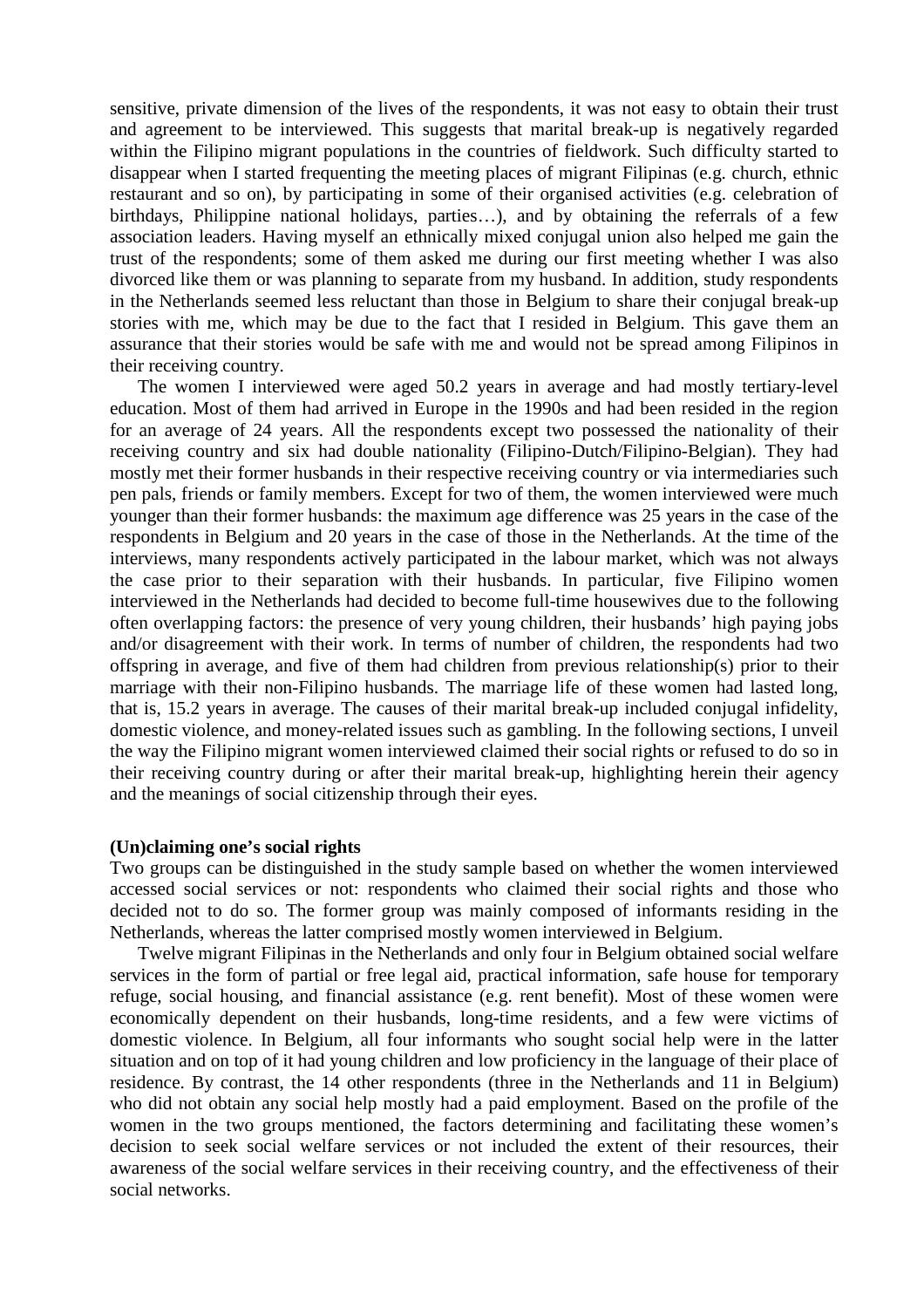## *Reliance on one's resources*

Before the respondents decided to seek social assistance during and after their marital dissolution, they first exploited their own resources (economic, linguistic, psychological) to solve their conjugal issues. If their resources were insufficient, they looked for outside help. Among the 30 respondents, only six relied on their own resources and did not ask for assistance from their social networks and social welfare agencies.

Why I was strongly determined (to separate)? (I was) because at the time I was separating, I had a permanent job. I had of course a bit of fear; my salary was meagre. Would I be capable to rent an apartment in Brussels? Could I raise my children with my financial status? If I went to Brussels, where would I go? I was also afraid for the environment that my children would have. (Aida, 54 years old and mother of two residing in Belgium)

The vignette above emphasises the role of paid work in the life of migrant women like Aida and five other respondents. Paid employment allowed them to decide to end their problematic relationships. It gave them an economic capital useful to find an apartment or house to rent as well as to sustain their daily needs such as foods and transportation costs. The economic resource of the women interviewed intersected with their level of proficiency in the language of their receiving country, which allowed them to process their own divorce papers and to communicate with "divorce professionals" (Hartson & Payne 2006) such as social workers and lawyers. They gained such linguistic capacity not only in their workplace, but also by attending language classes or by pursuing courses in formal institutions like what happened to the respondent below.

Lila (48 years old and mother of two) arrived in the Netherlands in 1993 to live with her then Dutch boyfriend with whom she got married in 1995. As soon as she set foot in her new country, Lila immediately took Dutch language classes, and obtained in 1996 a certificate attesting her capacity in Dutch as her second language. In 1998, she took specialized courses in high school, specifically in Mathematics, English and Dutch. She decided to do so because she did not finish her secondary education in the Philippines due to her family's difficult economic situation. When her child turned one year and half, Lila engaged in the labour market. In 2006, she decided to separate from her husband due to their conflicts over her sending of remittances to her parents in the Philippines. Lila's full-time work and mastery of the Dutch language facilitated her divorce: for example, reading/filing up forms and co-paying the private lawyer she and her husband hired together.

Five of the six respondents who used their own resources during and/or after their marital breakdown received their husband's cooperation during the divorce process. This facilitated and speeded up the processing of the legal documents. Nevertheless, insufficient economic resources did not automatically translate in the decision of a few women to claim their social rights. These respondents may not have had economic capacity but were determined to prove their worth as persons, notably if there were negative stereotypes about Filipino women in their receiving country as the extracts below from an interview illustrates.

Researcher (R): Did your lawyer explain to you your rights?

Research participant (RP): Yes, even the social workers in the welfare (office). My social worker told me that I had such and such rights, even (my right) for half of the pension of my husband but I said "no, thank you. I can live though I am poor. I can live". R: Why? Why did you refuse?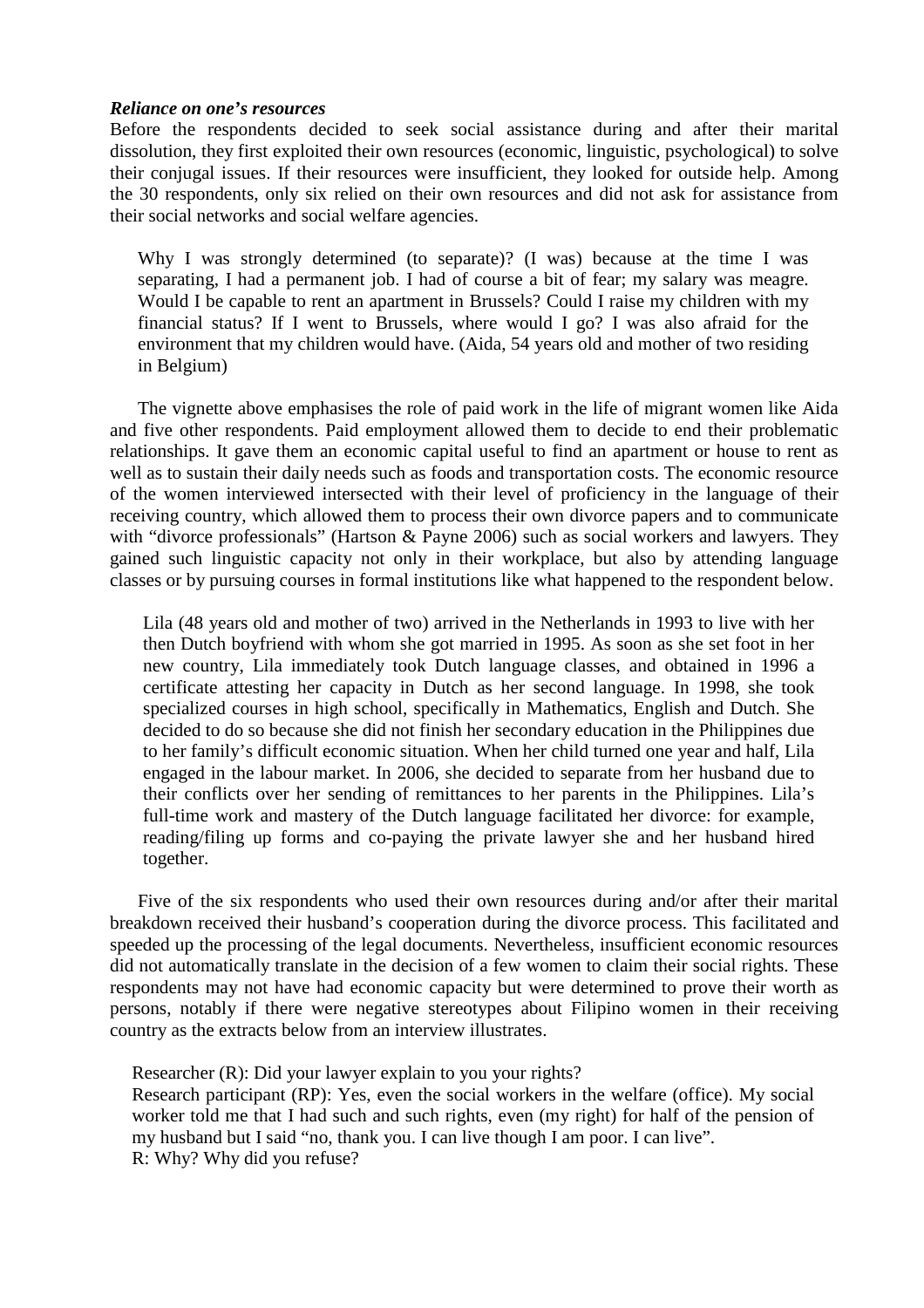RP: Because I have principle. They said "what a waste, it is a big money". I replied: "it's not my money. What I like is my own money for which I work hard. It is not my money". They told everyone that Filipino women are greedy.

R: They (social workers) are saying that?

RP: Yes (they say to) everyone, "Filipino women are greedy with money". Until now, I say to my many Filipino women acquaintances that it is not true. Me, I did not (ask anything). Me, no, even one cent, nothing.

R: How about support to your child?

RP: No, zero, zero.

R: Why you did not ask for support?

RP: They told me to ask for it. What for? I can support my child even though it is difficult. I said that my child was not difficult to feed. I did not ask anything because I wanted to show that Filipino women are not greedy with money.

The presence of negative social image of Filipino women married to Belgians in Belgium prompted the woman interviewed above and four other respondents not to claim their social rights. In the Netherlands, there is no such social image of migrant Filipinas, which can partly explain why many of them claimed their social rights. This highlights how the larger social context influences migrant women's strategies and self-making.

# *Awareness of available social services*

Accessing social services requires not only personal resources but also a certain degree of awareness over their availability and one's eligibility. Such awareness progressively grows during the residence of migrant Filipinas in their receiving country.

Cahenia (52 years old) is a mother of three and an independent care provider for old people in one major city in Belgium. She separated from her Belgian husband mainly due to the latter's infidelity and use of family money for his girlfriend. In fact, Cahenia's husband was economically dependent on her for many years due to health problem. Cahenia was the one who decided to separate from her husband after 23 years of communal life and was also the one who filed for divorce. During the divorce process, Cahenia hired a private lawyer, whereas her husband resorted to a *pro deo* lawyer. Since she was employed for a long time, Cahenia had acquired knowledge regarding the Belgian welfare system. Although she did not seek any social services during her divorce, she benefited from the system just after her divorce: "when I divorced, I had an… we call it a 'double children's money'. (…) Before I was just receiving 450 (euros per month) then after that it is almost 800, because I am single. I am single mother".

Cahenia's experience points again to the importance of women's labour market participation to gain (even indirectly) knowledge about their social citizenship rights. Like her, Marta (74 years old) participated in the labour market in the Netherlands alongside her unpaid reproductive labour at home. When she and husband separated after 27 years together, Marta was able to get a good private lawyer through the *Bureau Rechtshulp* in early 1990s, an agency providing free legal advice and information including lawyers in the vicinity. Marta's labour market integration provided her awareness of what social care structures were available for her during her divorce.

Like Cahenia's case above, thirteen other migrant Filipinas interviewed did not ask for any social assistance during their divorce process but received financial aid from the state in the form of children's allowance and tax relief. These women were working at the time of the interview and many were aware of the available social services in their respective receiving country, partly thanks to their paid employment. Regarding the 16 women interviewed who relied on social welfare services, most of them were not working during their marital break-up and the social help they mostly thought was legal aid.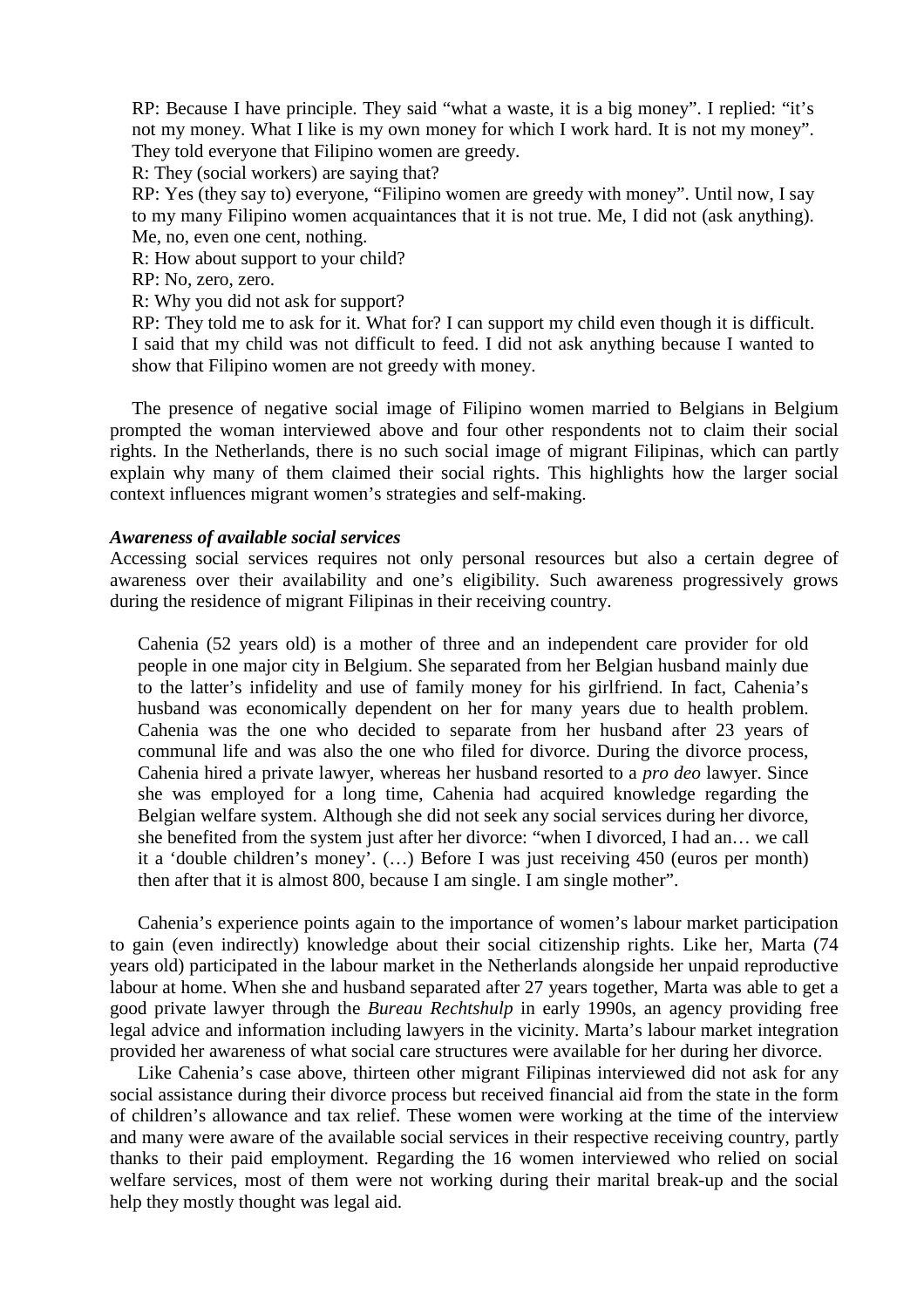I had no job at that time. My lawyer told me that since I did not have work, we would be resorting to an organisation. There is a sort of law here in the Netherlands called (*Wet op de*) *rechtsbijstand<sup>7</sup>* , which means that when you do not have job, the government will be the one to pay the lawyer, that is, about 900 euros. Then, I will only pay 100 euros for the whole process. Only 100 euros if you do not have a job, but if you and your partner have job, it is expensive, 20,000 (euros). Divorce is expensive. (Alma, 48 years old and mother of two)

Access to other forms of social services is not always straightforward due to bureaucratic hurdles; the women interviewed needed to satisfy certain requirements related to income, age, length of residence in the country, and so on. For example, Alma complained about the challenge for her to access unemployment benefits because of her difficulty to find a house: "when you divorce, the first thing you should do is to arrange your unemployment benefits, (but) before that (…) you need to get a house (to have a fixed address)". Initially, Alma wanted to live in Amsterdam but later changed her mind to facilitate her post-divorce life: "here in the Netherlands, you earn points, (…) one year (residence) is one point. The more you get points the more they (the social housing agencies) will give you a chance. If you are new here and you would like to move to a new (social) house, that will be difficult, (and) takes time". Alma then "searched in the area where (she) could easily get a house" that is, in her small village where she had been living for a long time and far from the cities. Her awareness of the Dutch social welfare system, notably related to social housing, helped her adjust her strategy.

Another woman interviewed named Maria (42 years old, domestic part-time worker, and mother of two) shared her difficult experience to access child allowance (*kinderbijslag*) when she and her Dutch children arrived in the Netherlands from the Philippines. The social security office asked her for two requirements: a proof that she and her Dutch husband who was based in the Philippines were already separated for a long time; and her family's fixed address in the Netherlands. The first condition was satisfied when her former husband sent her an affidavit, which suggests how contingent the access to child benefits is on the parents' relationship (whether married or divorced) and not on one's paid work. Maria was able to meet the second requirement when her Filipino friend and one Filipino migrant association housed her and her children. This points to the importance of migrants' social networks alongside their awareness of the social welfare service in their country of residence.

### *The power of social networks*

The social ties of the Filipino women interviewed played a crucial role in their lives, notably during and after their marital break-up, as they facilitated exchange of information and resources. These ties are akin to Epstein's "effective network" – composing of "people with whom (one) interacts most intensely and most regularly, and who are therefore also likely to come to know one another" – and "extended network" (1969, pp. 110-111) comprising the rest of one's connections such as social workers, co-workers, and members of certain associations. These social networks affected the respondents' decision whether to access or not social services, and at the same time were shaped by the respondents' behaviour.

Some immediate and distant family members, friends, lovers (in rare cases), and employers made up the respondents' effective network, which mainly avoided them relying on social help and in a few cases mediated their access to social services. Thirteen women interviewed relied on their effective network during and/or after the divorce process. Interestingly, respondents in Belgium counted more on such network than those interviewed in the Netherlands: 11 versus two. This probably stems from the following factors: at the time of their conjugal breakdown,

<sup>&</sup>lt;sup>7</sup> This Legal Aid Act lays out a subsidy system ensuring the access of Dutch citizen with low income and assets to legal assistance of quality.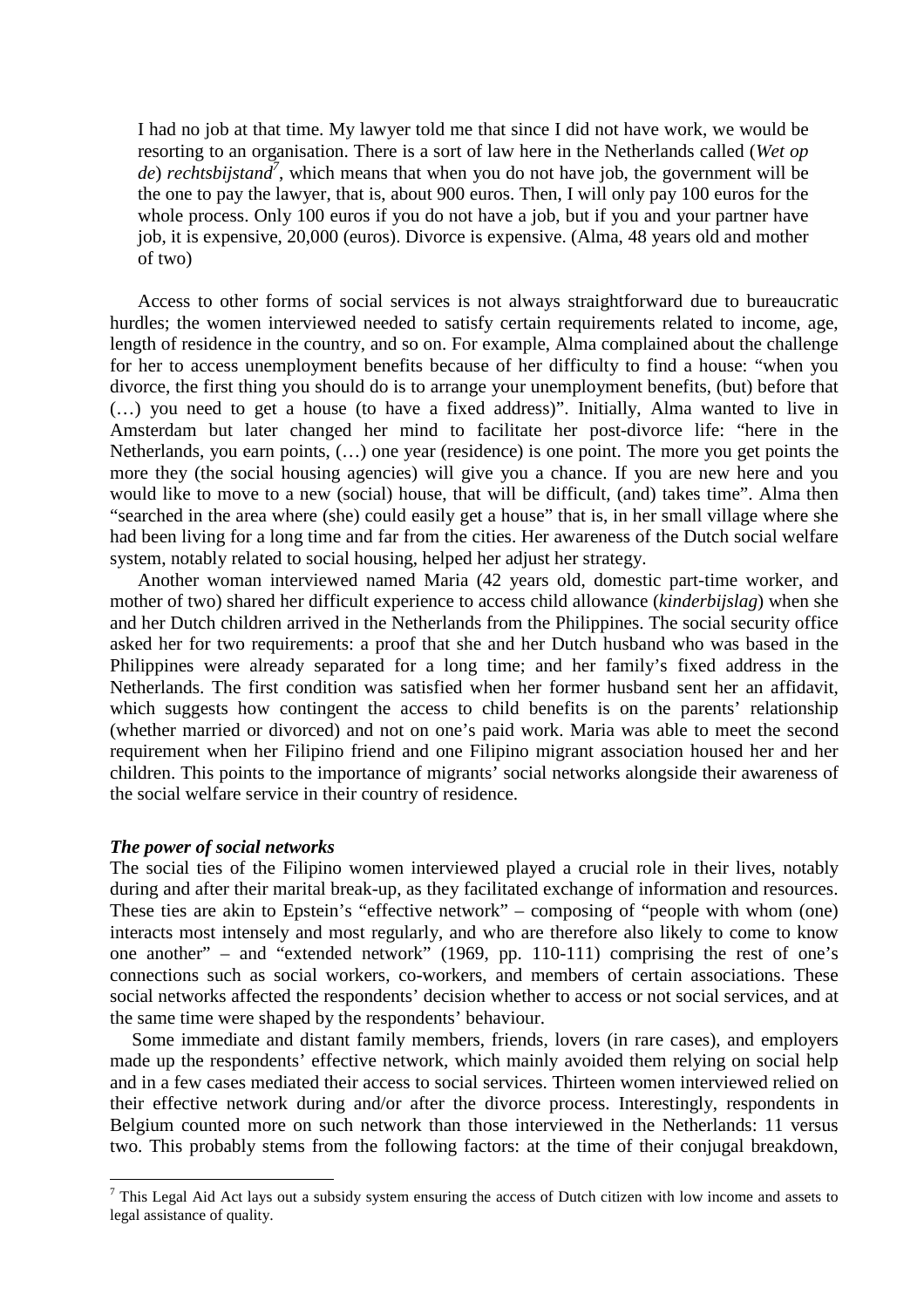most of the respondents in Belgium knew fellow Filipinos living near their place of residence thanks to their participation in Filipino migrants' associations and activities; their proficiency in the language of their receiving country was not yet sufficient; and a majority (14) of them were integrated in the local labour market (notably in the service sector), which enlarged their social networks. The latter factor appears to play a crucial role in their decision to seek legal and/or social services. In the Netherlands, women interviewed (12 persons) relied on their extended network to access legal and social services. This can be explained by the presence of well structured legal and social services in the country attracting women like them to rely directly on their assistance in times of urgent needs. Because of this, the respondents relied less on their effective networks, which in many cases played the role of emotional support provider. At the individual level, although many of the respondents (7) in the Netherlands were professionally inactive during the time of their marital break-up, they spoke very well Dutch and were connected to some Filipino migrant groups and/or associations.

Helen (49 years old) got married in the Philippines with her Dutch husband she met via correspondence. When she arrived in the Netherlands in 1989, she found out that her husband had resigned from his job. She become pregnant, Helen could not immediately work and her husband's unemployment money sustained her couple's needs. Six months after the birth of her child, Helen started working as part-time baby sitter. Since then until her divorce in 1994, she became the primary breadwinner in her family. She decided to leave her husband because of his infidelity and his use of the family's money without her knowledge. At that time, Helen was already working full-time in an office but had no savings to immediately find a place where to live. She then asked her employer to lend her money and proposed her to deduct that during two months from her monthly salary. Her employer agreed and Helen found a place to rent within a week. Because of this, Helen did not seek social housing for her and her child. Her divorce with her husband went smoothly and they had only one private lawyer to settle it.

Helen's experience is exceptional among the women interviewed, who mostly relied on social assistance during and/or after their conjugal dissolution. In total, 13 respondents got out of their challenging situation linked to conjugal break-up thanks to their effective networks. Extended network appeared useful for 11 respondents who were able to access social services through Filipino migrant association(s), government agencies, and NGOs. What is evident is that in Belgium where socio-legal services are less structured and centralised than those in the Netherlands, effective network appears more useful than extended one for migrant women. Nevertheless, in a few cases, migrants' effective network interacted with their extended ties, providing them an array of possibilities. For instance, Charlene (40 years old and mother of two) was able to end her abusive relationship through the help of her Filipino friends and her Belgian teacher of French who put her in contact with four government agencies: the police, the FOREM, the CPAS, and the Feminist Movement of Permanent Education (*Mouvement féministe d'éducation permanente*, FPS). Charlene's experience of various social services is typical among the five other respondents (three in Belgium and two in the Netherlands) who underwent domestic violence. Effective and extended networks, or in the words of Gravanotter (1973) "strong" and "weak ties", are therefore necessary for women like Charlene who found themselves trapped in an abusive relationships.

#### **Discussion and conclusion**

The experiences of the migrant Filipinas in this paper shed light on the array of legal and social services available to separating or separated couples in the Netherlands and Belgium. The existence of such services does not always mean that the respondents decide to rely on them during and/or after their divorce. To the contrary, the respondents' refusal to avail themselves of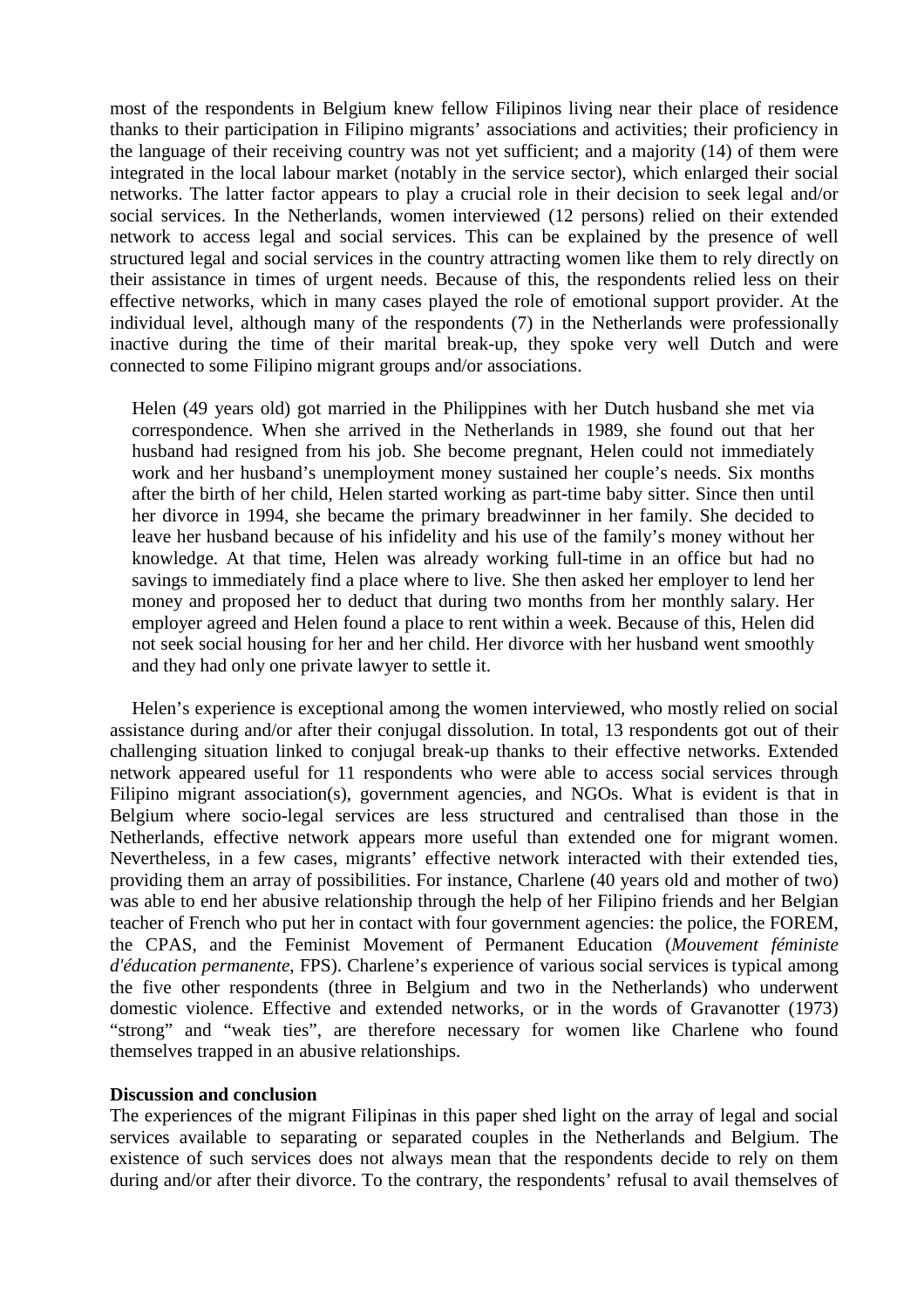state-funded services suggests a close connection between macro- and micro-level processes as well as migrant women's views of social citizenship.

The migrant Filipinas interviewed who resorted to socio-legal services share certain characteristics such as non-participation in the labour market, domestic violence, and awareness about the existing structure of state services. It is striking to see that there are more respondents in the Netherlands than in Belgium who sought socio-legal services, which can be explained by the former's long-established, centralised, and generously funded systems of legal and social aids. The availability of online support allowing people to solve by themselves their problems and the existence of state agencies well connected to one another in the former can also explain the observed difference between the Dutch and Belgian samples. At the meso and micro levels, the respondents in both countries accessed socio-legal services through their social networks (mostly extended ones) and thanks to their own knowledge and awareness. These women interacted with the state through its agencies and entities offering services. In that way, they exercised their social citizenship rights.

However, some women interviewed did not claim certain social rights but instead relied on their own economic resources and/or on the help of their social networks. A few of them consciously decided to do so as a reaction to the negative image about Filipino women migrants in their receiving society. These women active in the labour market during their divorce process engaged with the state by accentuating their civil rights and their economic independence. Their attitude reveals how they redefine social citizenship as a practice of not relying on state's help and of proving one's worth as autonomous, self-sufficient citizens. They can be considered as "active citizens" taking responsibility for their own welfare, a New Right argument concerning social welfare citizenship (see Dwyer 2000). Such argument can be observed in many European countries, including Belgium where most of the respondents who decided to rely on themselves resided. By not claiming any social right, the women interviewed not only departed from the stereotyped image of migrant Filipinas in mixed couples as "gold diggers" victimising their insider citizen partners and their receiving state, but also reinforced New Right's argument of responsible citizens capable to deal with their own problems and needs. It would be illuminating to find out how other migrant women in different social contexts regard social citizenship rights, and the way states in those contexts promote or introduce new forms of social citizenship.

### **Acknowledgements**

The trust of Filipino migrant women who participated in my research in Belgium and in the Netherlands made possible the present study. I am grateful to the Radboud Excellence fellowship for supporting my study and to the intellectual support of Prof. Betty de Hart. I also thank Paul Minderhoud for sharing with me his knowledge about the Dutch social security system, which was very useful in my data analysis.

#### **References**

- Bonjour S. & De Hart B. 2013. A proper wife, a proper marriage: Constructions of 'us' and 'them' in Dutch family migration policy. *European Journal of Women's Studies*, 20(1), 61- 76.
- Bussemaker, J., & Voet, R. (1998). Citizenship and gender: theoretical approaches and historical legacies. *Critical Social Policy*, 18(56), 277-307.
- CFO. (2014). *Stock estimate of overseas Filipinos as of December 2013*. Manila: Commission on Filipinos Overseas. http://www.cfo.gov.ph/images/stories/pdf/StockEstimate2013.pdf
- Chin, L. C. (2017). Reconciling marital citizenship in Malaysia through activism. Gender, motherhood, and belongingness. In A. Fresnoza-Flot & G. Ricordeau (eds.), *International marriages and marital citizenship. Southeast Asian women on the move* (pp. 59-77). Abingdon: Routledge.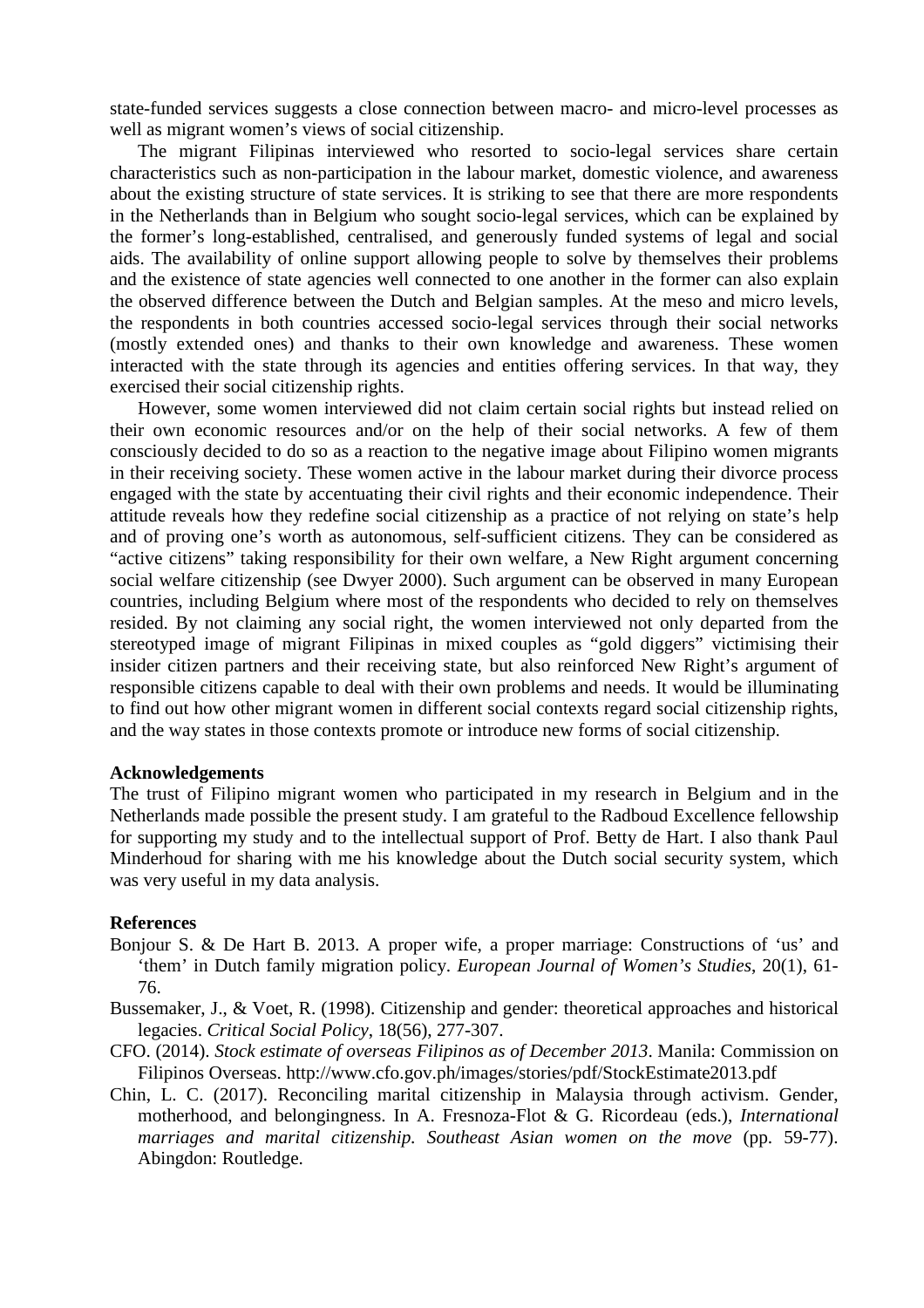- Combrink, L., Peters, S. & Gibens, S. (2014). Threats to legal aid and legal assistance in the Netherlands and in Belgium. In B. Hubeau & A. Terlouw (eds.), *Legal aid in the low countries* (pp. 53-71). Cambridge: Intersentia.
- Combrink-Kuiters, L., Peters, S.L. & van Gammeren-Zoeteweij, M. (2009). *Monitor Gesubsidieerde Rechtsbijstand 2008*. Den Haag: Boom Juridische uitgevers.
- De Hart, B., van Rossum, W. & Sportel, I. (2013). Law in the everyday lives of transnational families: an introduction. *Oñati Socio-Legal Series*, 3(6), 991-1003.
- Dwyer, P. (2000). *Welfare rights and responsibilities: contesting social citizenship*. Bristol: Policy Press.
- European e-Justice (2016). *Legal professions Belgium*. https://ejustice.europa.eu/content\_legal\_professions-29-be-en.do?member=1
- Epstein, A. L. (1969). The network and urban social organization. In J. C. Mitchell (ed.), *Social networks in urban situations: analyses of personal relationships in Central African towns* (pp. 77-116). Manchester: Manchester University Press.
- Fresnoza-Flot, A. & Ricordeau, G. (eds.). (2017). *International marriages and marital citizenship. Southeast Asian women on the move*. Abingdon and New York: Routledge.
- Gibens, S. & Hubeau, B. (2014). Legal aid and housing issues. In B. Hubeau & A. Terlouw (eds.), *Legal aid in the low countries* (pp. 141-159). Cambridge: Intersentia.
- Granovetter, M. S. (1973). The strength of weak ties. *American Journal of Sociology*, 78(6), 1360-1380.
- Hartson, J., & Payne, B. (2006). *Creating effective parenting plans: A developmental approach for lawyers and divorce professionals*. Chicago: American Bar Association.
- Hubeau, B. & Terlouw, A. (2014). Legal aid and access to justice: how to look at and evaluate legal aid systems. In B. Hubeau & A. Terlouw (eds.), *Legal aid in the low countries* (pp. 3- 15). Cambridge: Intersentia.
- Jones, G. W., Hull, T. H., & Mohamad, M. (eds.). (2011). *Changing marriage patterns in Southeast Asia: economic and socio-cultural dimensions*. Abingdon and New York: Routledge.
- Lister, R. (2003). *Citizenship: feminist perspectives* (2nd ed.). Basingstoke and New York: Palgrave.
- Marshall, T.H. (2006). Citizenship and social class. In C. Pierson & F. G. Castles (eds.), *The welfare state reader* (pp. 30-39). Cambridge and Malden: Polity Press.
- Marshall, T.H. (1950). *Citizenship and social class and other essays*. Cambridge: The Syndics of the Cambridge University Press.
- Nelson, B. J. (1984). Women's poverty and women's citizenship: Some political consequences of economic marginality. *Signs*, 10(2), 209-231.
- OECD (2017). *Getting skills right. Financial incentives for steering education and training*. Paris: OECD Publishing. http://dx.doi.org/10.1787/9789264272415-en
- Pateman, C. (1989). *The disorder of women: democracy, feminism, and political theory*. Stanford University Press.
- Raad voor Rechtsbijstand/Legal Aid Board (2015). *Legal aid in the Netherlands: a broad outline - 2015*. http://www.rvr.org/binaries/content/assets/rvrorg/informatie-over-de-raad/legalaidbrochure\_online--2015.pdf
- Sarvasy, W. (1997). Social citizenship from a feminist perspective. *Hypatia*, 12(4), 54-73.
- Schoenaers, F., Adelaire, K., Mincke, C., Nisen, L. & Reynaert, J-F. (2014). Legal aid in Belgium and the Netherlands: convergences and differences between two institutional systems. In B. Hubeau & A. Terlouw (eds.), *Legal aid in the low countries* (pp. 35-52). Cambridge: Intersentia.
- Sheu, Y. H. (2007). Full responsibility with partial citizenship: immigrant wives in Taiwan. *Social Policy & Administration*, 41(2), 179-196.
- Sportel, I. (2014). '*Maybe I'm still his wife'. Transnational divorce in Dutch-Moroccan and Dutch-Egyptian families*. PhD thesis. Nijmegen: Wolf legal Publishers.